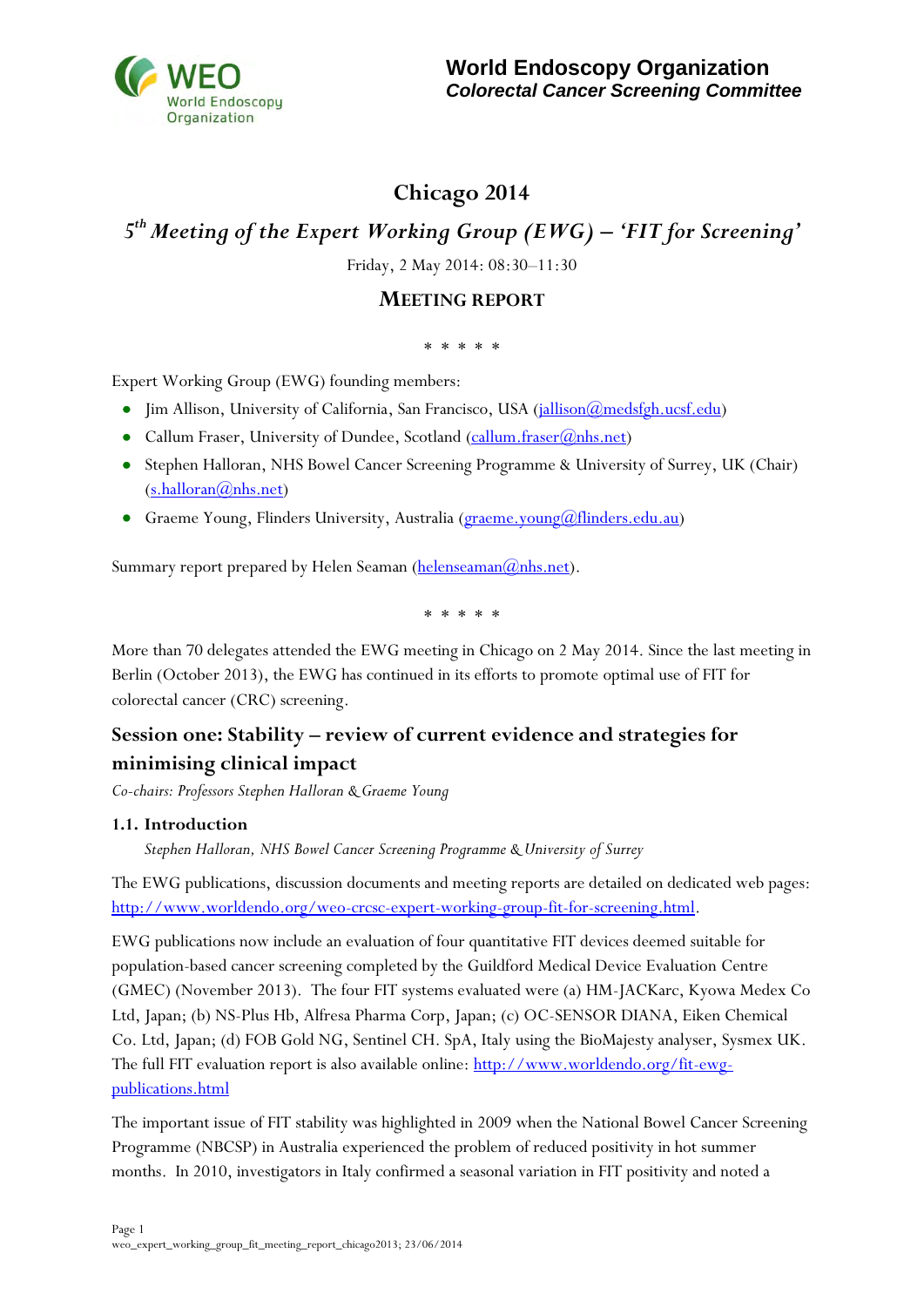

reduction of about 13% in the number of cancers and advanced adenomas detected during the summer months [1]. Seasonal variation in FIT positivity in a cooler climate was also reported by Dutch investigators [2].

### **1.2. Experience with MagStream in Australia**

*Graeme Young, Flinders Centre for Innovation in Cancer* 

The NBCSP in Australia has used the MagStream HemTube FOBT (Fujirebio Inc., Japan) FIT system since 2006. In 2009, the NBCSP was suspended after a marked drop in positivity (from 6.6% to 3.5%). A new collection tube (New HemTube) had been introduced by the manufacturer in 2008 and reduced sample stability at high temperatures became evident quite quickly. The programme restarted in 2009 when New HemTube was replaced with New HemTube (B) and changes were made to guidance on handling and processing samples, *e.g*. kits not sent out when temperatures exceed 30.5°C (declaration of 'hot zones'), enhanced collection and storage advice to participants and reduction in the allowable return time from one month to 14 days. Positivity with the New HemTube (B) collection device (at June 2011) was 7.7%, higher than with the original HemTube, probably because of improved faecal haemoglobin stability and the measures put in place to avoid the exposure of samples to high temperatures.

Full details are available from the National Bowel Cancer Screening Program Monitoring Report, Phase 2, July 2008-June 2011 (The Australian Institute of Health and Welfare, 2012) [\(http://www.aihw.gov.au/WorkArea/DownloadAsset.aspx?id=10737421430\)](http://www.aihw.gov.au/WorkArea/DownloadAsset.aspx?id=10737421430)

#### **1.3. Experience with OC-SENSOR in Australia: positivity and temperature effects**

*Erin Symonds, Flinders Centre for Innovation in Cancer* 

A pilot screening programme has been running for five years offering annual screening using twosample OC-SENSOR. FIT kits are mailed out and returned to the laboratory by regular post. The cutoff for positivity (and referral to colonoscopy) is set to  $\geq 20 \mu g H b/g$  faeces ( $\geq 100 \text{ ng Hb/mL buffer}$ ). The pilot programme has provided an opportunity to investigate the effect of temperature on FIT (OC-SENSOR) positivity, taking into account other factors that influence test outcome (age, sex, socioeconomic status, medical history, screening history, sample return time).

A laboratory study (using the 'old' buffer) analysed samples from the programme positive at a cut-off of  $\geq$  50 ng/mL stored and reanalysed 1-14 days later. Samples stored in a freezer showed an initial marked and sustained drop in Hb concentration and samples stored at room temperature also showed an initial drop in Hb concentration. There was little change in the Hb concentration of refrigerated samples.

More than 34,000 people have been offered screening in the pilot programme over the last five years – 64% completed kits, uptake is higher amongst women. Positivity is 6.2% and colonoscopy reports are available for 85%. Data from the pilot programme were analysed to identify factors associated with FIT positivity. Available information included 1,050 colonoscopy reports from subjects who had had a surveillance colonoscopy within a year after a negative FIT. Multivariate analysis confirmed higher positivity with increasing age, being male and a lower socioeconomic status. Reduced positivity was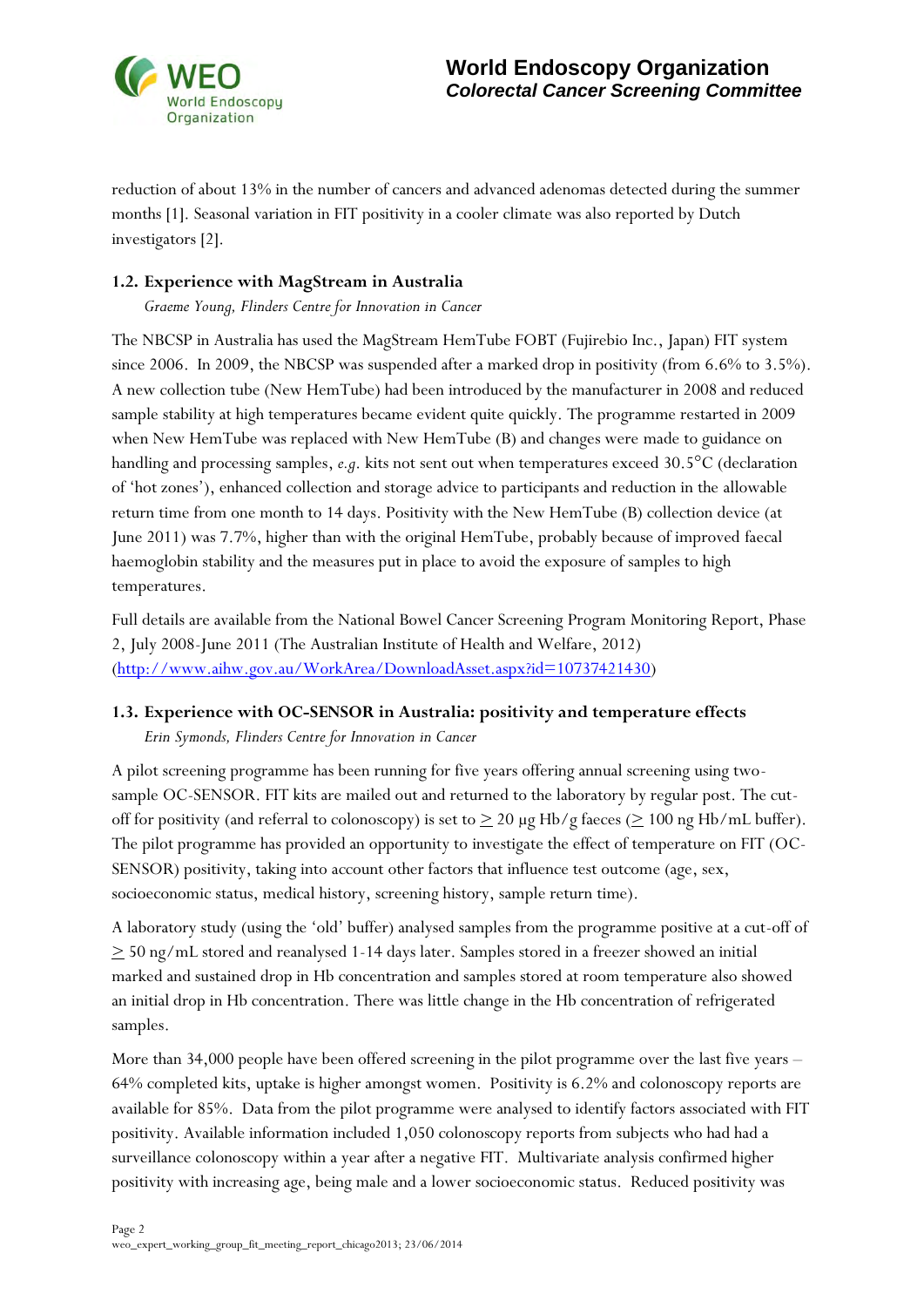

associated with previous participation and high temperatures. Data on the storage conditions before return to the laboratory were available for one third of kits – most were refrigerated. There was no significant effect of storage or sample return time on positivity, after adjusting for other factors. The temperature on the day of sample return did, however, affect positivity – higher temperatures reduced the number of positive tests returned. For each one degree °C increase in the temperature recorded, positivity was decreased by 1.7%.

There was no change in the number of advanced adenomas and cancers detected through the seasons (probably because of a higher level of bleeding), although fewer less significant lesions (non-advanced adenomas) were detected in the summer months.

Stability investigations are needed for other FIT systems.

*Comment*: It was noted that, if the number of advanced adenomas/cancers was the same in the summer as at other times of the year but that fewer non-advanced adenomas were evident, it may be reasonable to suggest that screening programmes create less of a burden on colonoscopy in the summer.

# **1.4. Ontario FIT Pilot - Phase 1. Laboratory studies of stability over time and temperature**

*Jill Tinmouth, Sunnybrook Research Institute, Toronto* 

ColonCancerCheck is Ontario's organised province-wide screening programme offering gFOBt to individuals with an average risk of CRC. In 2012, Linda Rabeneck *et al* prepared an evidence review [3] that recommended that FIT should supersede gFOBt and that a pilot study be conducted in Ontario to guide implementation.

The pilot has been conducted in two phases – laboratory and field (see Open Session for a report on the field study). The Phase I laboratory work included a stability study using five FIT devices and gFOBt (hema-screen). The FIT kits selected (two quantitative and three qualitative) were those approved by Health Canada, deemed suitable for population use and identified as point-of-care devices:

- 1. NS-Plus (Alfresa, quantitative FIT);
- 2. OC-SENSOR (Eiken Chemical Co., quantitative FIT)
- 3. Hema-screen SPECIFIC (Immunostics, qualitative FIT)
- 4. FOB Advanced (Ulti med, qualitative FIT)
- 5. Hemoccult ICT (Beckman Coulter, qualitative FIT)
- 6. hema-screen (Immunostics, guaiac FOBT).

Three *in vitro* stability studies used Hb-spiked human faeces at concentrations appropriate for the analytical sensitivity of each particular kit.

Controlled sample stability study - samples (3-8 different Hb concentrations) stored at between - 20°C and -15°C (frozen), 2°C to 8°C (refrigerated), 20°C to 22°C (ambient) and 45°C (elevated) for up to 60 days and using five FIT systems and one gFOBt (as listed above). 12-18 samples per kit stored at each condition. Multivariate logistic regression modelling was used to predict the time (days) until the probability of remaining positive dropped below 50%, 70% and 80% (for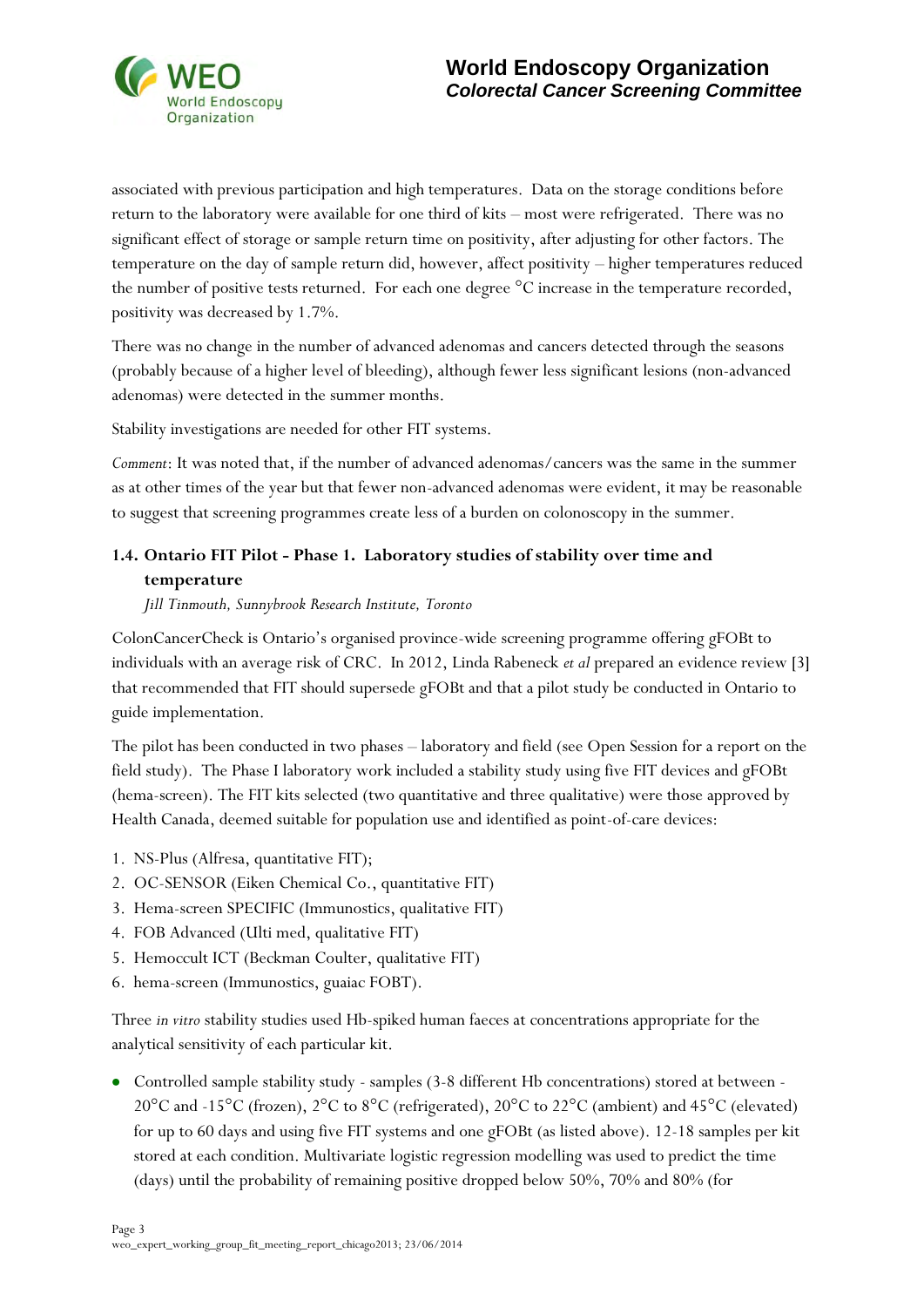

quantitative devices, the cut-off for positivity was as per manufacturers' recommendations). Results for the 70% threshold:

- Frozen: all stable at 60 days except OC-SENSOR (14 days)
- Refrigerated: all stable at 60 days except FOB Advanced (4.2 days) and Hemoccult ICT (9.6 days)
- Ambient temperature: hema-screen stable at 60 days
- Elevated temperature: all poor except hema-screen stable until 52.3 days
- Controlled freeze-thaw study three FIT and three freeze-thaw cycles (could only use FIT that could be measured repeatedly). Hb recovery was measured and compared with baseline for quantitative kits (n=12) for each cycle (for FOB Advanced (qualitative device) the number of specimens remaining positive after each cycle was calculated  $[n=6]$ .
	- NS Plus, OC-SENSOR and Hema-screen SPECIFIC most stable
	- Analytic sensitivity: Hema-Screen SPECIFIC < quantitative kits.
	- FOB Advanced and Hemoccult ICT performed less well.
	- Guaiac, very stable but poor analytic sensitivity

### **Temperature recording device (see slide set 1.1.)**

#### *Stephen Halloran, NHS Bowel Cancer Screening Programme & University of Surrey*

An investigation was carried out by Professor Halloran's team in Guildford. A small box containing a temperature logger was passed from Hub to Hub within the BCSP through the regular postal system during the warm summer months of 2013. The temperature logger recorded marked fluctuations in temperature, in line with temperature data available from the UK Meteorological Office, although it was evident that at times the box was exposed to temperatures that spiked above the temperature recorded by the Meteorological Office. Thus, meteorological data may not accurately reflect extremes of temperature exposure in the postal system.

It was noted that FIT stability will be influenced by characteristics of the faecal sample itself, as well as by environmental factors, for example bacterial content, so laboratory studies cannot entirely predict stability.

#### **Stability data from FIT manufacturers (see slide set 1.1.)**

*Stephen Halloran, NHS Bowel Cancer Screening Programme & University of Surrey* 

Three manufacturers of quantitative FIT (Alfresa [NS-Plus, data provided for NS-Prime], Eiken [OC-SENSOR] and Sentinel [FOB-Gold]) provided up-to-date (April 2014) stability information:

- Alfresa reported stability for four concentrations of Hb-spiked pooled negative faeces using a cut-off for positivity of 20 µg Hb/g faeces:
	- Hb residual ratio was more than 90% in all the samples over 33 days when stored at -40°C and  $7^{\circ}$ C.
	- Hb residual ratios were 72% and 54% in mid- and high-positive samples, respectively, when stored at 25°C for 14 days.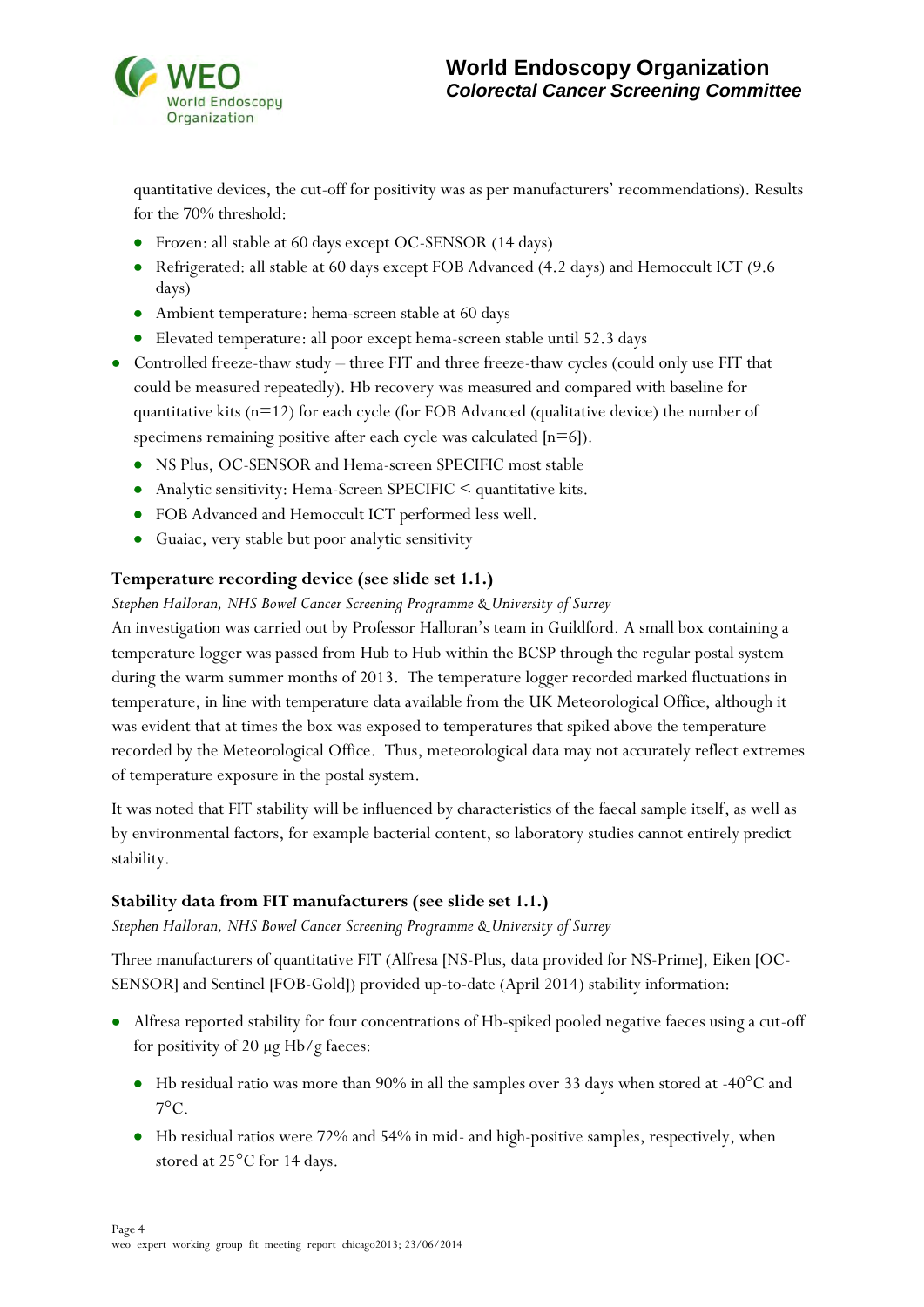

- Hb residual ratios were 78%, 55%, and 37% in low-, mid-, and high-positive samples, respectively, when stored at 37°C for 7 days.
- Eiken reported stability of Hb-spiked faeces at 25°C and 37°C for three concentrations (40 µg Hb/g faeces, 80  $\mu$ g/g and 160  $\mu$ g/g) using 2012 buffer.
	- 40 µg/g samples remained stable over 10 days at both temperatures.
	- At 25<sup>o</sup>C, the more highly concentrated samples reduced to about 75% after 10 days; at 37<sup>o</sup>C samples reduced to 30-40%.
- Sentinel reported stability data for the new buffer (BH): (new buffer markedly more stable at 32°C compared with the old buffer)
	- a significant reduction in decrease of Hb concentration particularly at moderate and high room temperature;
	- improved stability irrespective of storage temperature ( $4^{\circ}$ C vs  $21^{\circ}$ C) and Hb concentrations;
	- long lasting stability (at least 10 days) in refrigerated samples  $(4^{\circ}C)$

It is encouraging that FIT manufacturers have updated their buffers. The FDA has not yet approved the new OC-SENSOR buffer – clearance is expected in 6-12 months.

#### **Repeat assays from FIT sample collection devices**

*Stephen Halloran, NHS Bowel Cancer Screening Programme & University of Surrey*

Another potential limitation to laboratory stability studies was highlighted, using the OC-SENSOR sampling tube as an example. During analysis, the tube is squeezed so that the buffer (plus any analyte) passes into the uppermost section of the tube for sampling. After sampling, the buffer flows back into the bottom of the tube. The uppermost section of the tube is lined with filter paper and during storage the concentration of the analyte in the buffer solution dissolved on the filter paper will increase and affect re-assay. It is recommended that, if stability studies are conducted over time on the same sample, then the contents of the sampling tube should be decanted into another vessel (sampling cup) before storage and further analysis.

# **Session two: Selection of cut-off faecal haemoglobin concentration(s) for use with FIT for screening**

*Co-chairs: Professors Callum Fraser & Ernst Kuipers* 

#### **2.1. Factors that affect faecal haemoglobin concentration and implications**

*Callum Fraser, Centre for Research into Cancer Prevention and Screening, University of Dundee* 

The cut-off for qualitative FIT positivity is set by the manufacturer whereas the quantitative FIT faecal haemoglobin cut-off can be set by the user according to local requirements. The selection of a low cutoff for quantitative FIT increases positivity and the detection of disease, but lowers PPV and specificity [4].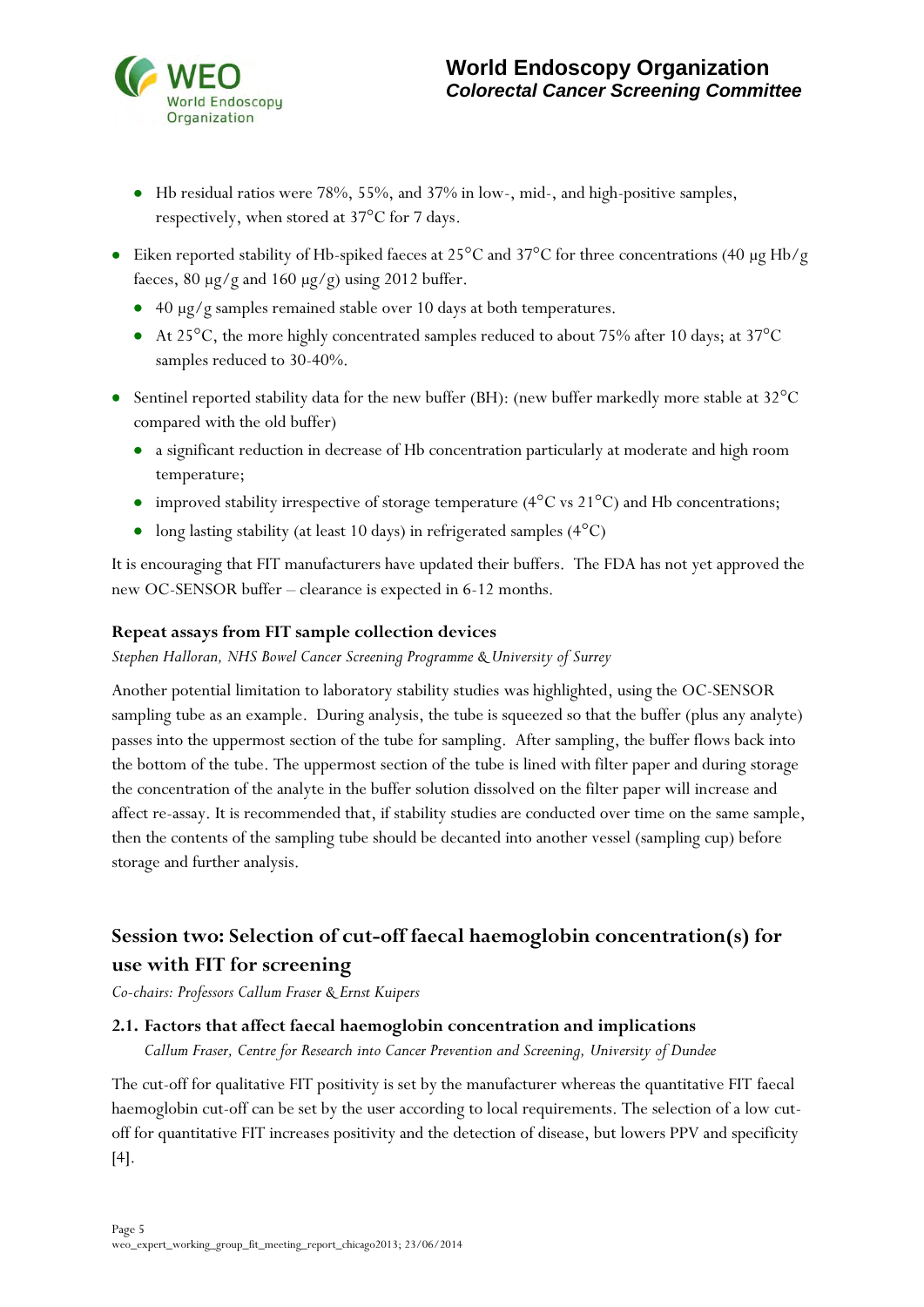

Faecal haemoglobin concentration is directly related to the severity of disease but also varies according to sex, age, geography, level of deprivation and FIT analytical system used. The questions arise as to whether different cut-offs should be applied for different populations and/or should we individualise CRC screening by incorporating haemoglobin concentration and other known risk factors into a CRC risk-score?

It is evident that few countries are using quantitative FIT (most are using qualitative FIT).

#### *Countries using quantitative FIT – cut-offs used and rationale for choosing that cut-off:*

Scotland: the programme in Scotland is currently using a gFOBt as the initial screening test. A European tender has been issued by the Scottish Government following an evaluation study and costbenefit analysis using OC-SENSOR. A high cut-off was used in the evaluation study (80 µg Hb/g faeces [400 ng Hb/mL buffer]) to limit positivity to about 2% (as for gFOBt) because colonoscopy resource is scarce.

England: a six-month FIT pilot started in April 2014 using OC-SENSOR (one in every 28 invitations is an invitation to complete a FIT rather than gFOBt). The cut-off has been set at  $\geq 20 \mu g/g$ (100 ng/mL), which is expected to yield a positivity of about 6%. In the long-term, the cut-off will be adjusted according to colonoscopy resource.

The Netherlands: the Dutch programme commenced screening in January 2014 using Sentinel's FOB Gold with a cut-off of 88 ng/mL (15 µg/g and equivalent to OC-SENSOR 75 ng/mL). The cut-off is low and colonoscopy resource is scarce in the Netherlands, as elsewhere; it is anticipated that the cutoff may need to be increased. The referral rate is higher than anticipated from pilot studies, although initial invitations have been issued to older people within the target population (65 and 75- year-olds), which will affect positivity.

Spain – There are 17 autonomous regions in Spain – OC-Sensor is used in eight regions (with the same cut-off), two regions use FOB Gold (one or two samples) and four regions use another FIT. CRC Screening is now extended to the whole of Spain and FIT systems are chosen by region. The Basque Country is using OC-SENSOR with a cut-off of 100 ng/mL (20  $\mu$ g/g) as recommended by the manufacturer and is experiencing pressure on colonoscopy resource.

Japan – there has been a national policy for CRC screening for men and women since 1992. Different prefectures using different FIT, although a two-day sampling method using OC-SENSOR is widely accepted. Various cut-offs are adopted by different prefectures – many are using 100 ng/mL (assuming OC-SENSOR, equivalent to 20 µg/g), others 150 ng/mL (30 µg/g) and a few use 200 (40 µg/g) or  $300 \text{ ng/mL } (60 \text{ µg/g}).$ 

Latvia – currently not using FIT for screening. A pilot study compared OC-SENSOR and FOB Gold at various cut-offs (50 ng/mL to 200 ng/mL). The cut-offs were translated to  $\mu$ g/g to assist comparison of the two devices. The number of advanced adenomas detected was similar with both tests – positivity was much higher with FOB Gold so more colonoscopies were performed to find the same number of lesions.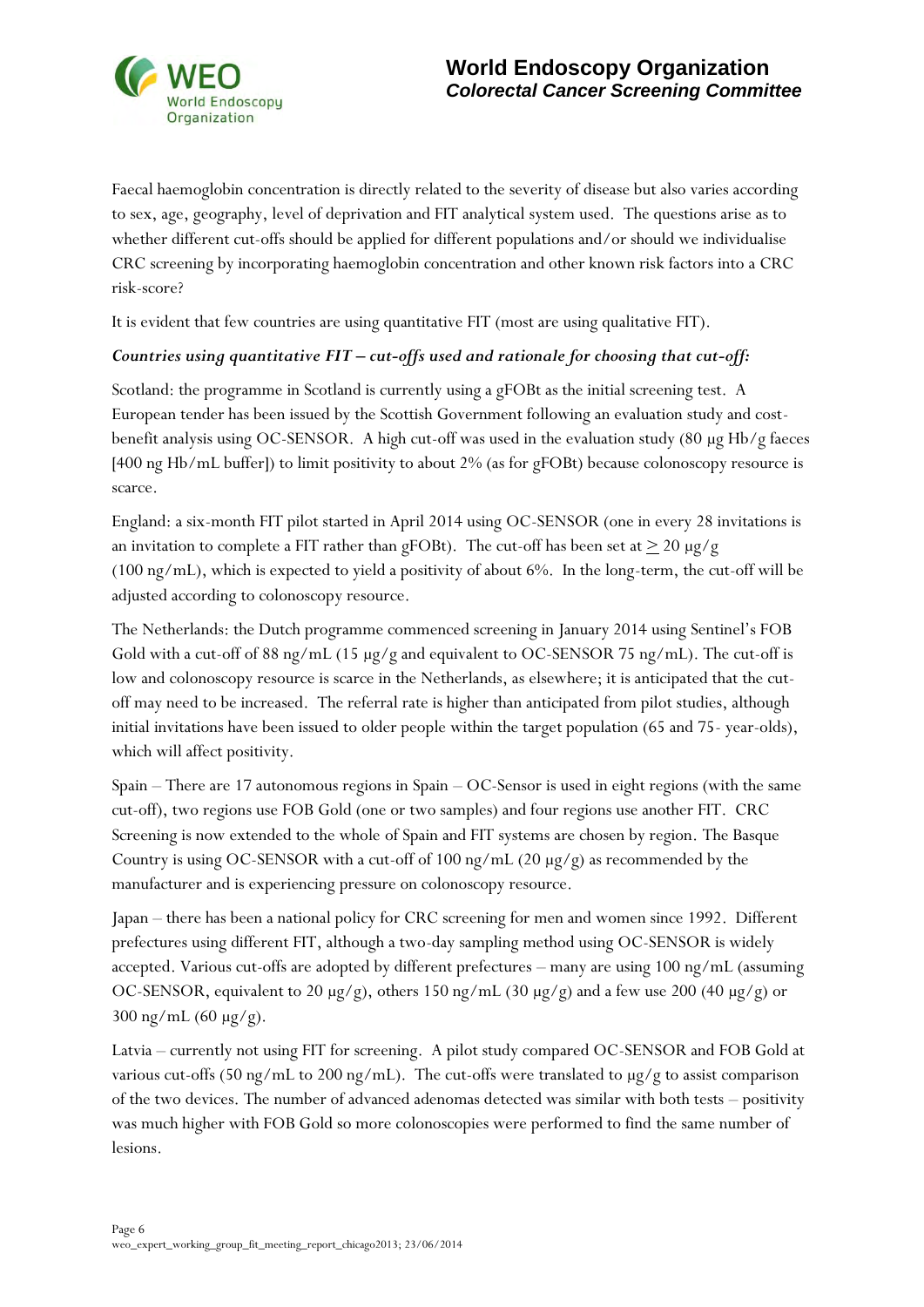

Czech Republic – problems have been reported with the programme. The choice of FIT device offered depends on the GP and a mixture of quantitative and qualitative devices is yielding a positivity >10%, which is stretching colonoscopy resource so much so that there are now questions as to whether the programme can continue.

The meeting was asked if manufacturers of quantitative FIT systems present actually do recommend a cut-off faecal haemoglobin concentration.

*Responses:* 

Eiken Chemical Co. Ltd. – OC-SENSOR – no officially recommended cut-off.

Kyowa – HM-JACK series – recommend a cut-off as a starting point.

Sentinel – FOB Gold – the manufacturer does not suggest a cut-off. Cut-off should be determined by the experience of end-user and colonoscopy resource.

It is evident that countries using quantitative FIT adopt different strategies and that differences may exist even within a country.

As well as the presence of disease, FIT positivity depends on variables that include age, sex, socioeconomic status, country-specific factors and the analytical system used and reflects the number of people with a haemoglobin concentration above a predefined cut-off using a particular FIT device. This highlights the possibility that quantitative FIT provide an opportunity to set different cut-offs for different groups within a population and for different populations and the possibility of individualising medicine by developing a CRC risk score incorporating faecal haemoglobin concentration.

#### **2.2. Risk scoring and faecal haemoglobin**

*Ernst Kuipers, Erasmus MC, Rotterdam* 

Quantitative FIT provide a faecal haemoglobin concentration, an opportunity to select and adjust the cut-off for test positivity and the possibility of developing individual screening.

Colleagues working in prostate cancer are far ahead of us. For example, the Prostate Cancer Risk Calculator (SWOP Prostate Cancer Research Foundation; [http://www.prostatecancer](http://www.prostatecancer-riskcalculator.com/)[riskcalculator.com/\)](http://www.prostatecancer-riskcalculator.com/) determines individual risk by selectively and cumulatively adding parameters, starting with age, family history and symptoms, and then incorporate the results of PSA testing, DRE *etc*. The tool can be used to validate new risk parameters and has a version for the screenee and for the physician as an open access web tool.

Individualised prostate cancer management – [www.prias-project.org](http://www.prias-project.org/) (Prostate cancer Research International: Active Surveillance) presents a programme in which men with early prostate cancer are managed according to close monitoring with early, curative treatment in those with evidence of biochemical or histological progression.

A recent study in the UK looked at incorporating non-genetic risk factors and behavioural modifications into risk prediction models for CRC [5]. A genetic analysis of the screenee to provide SNIP information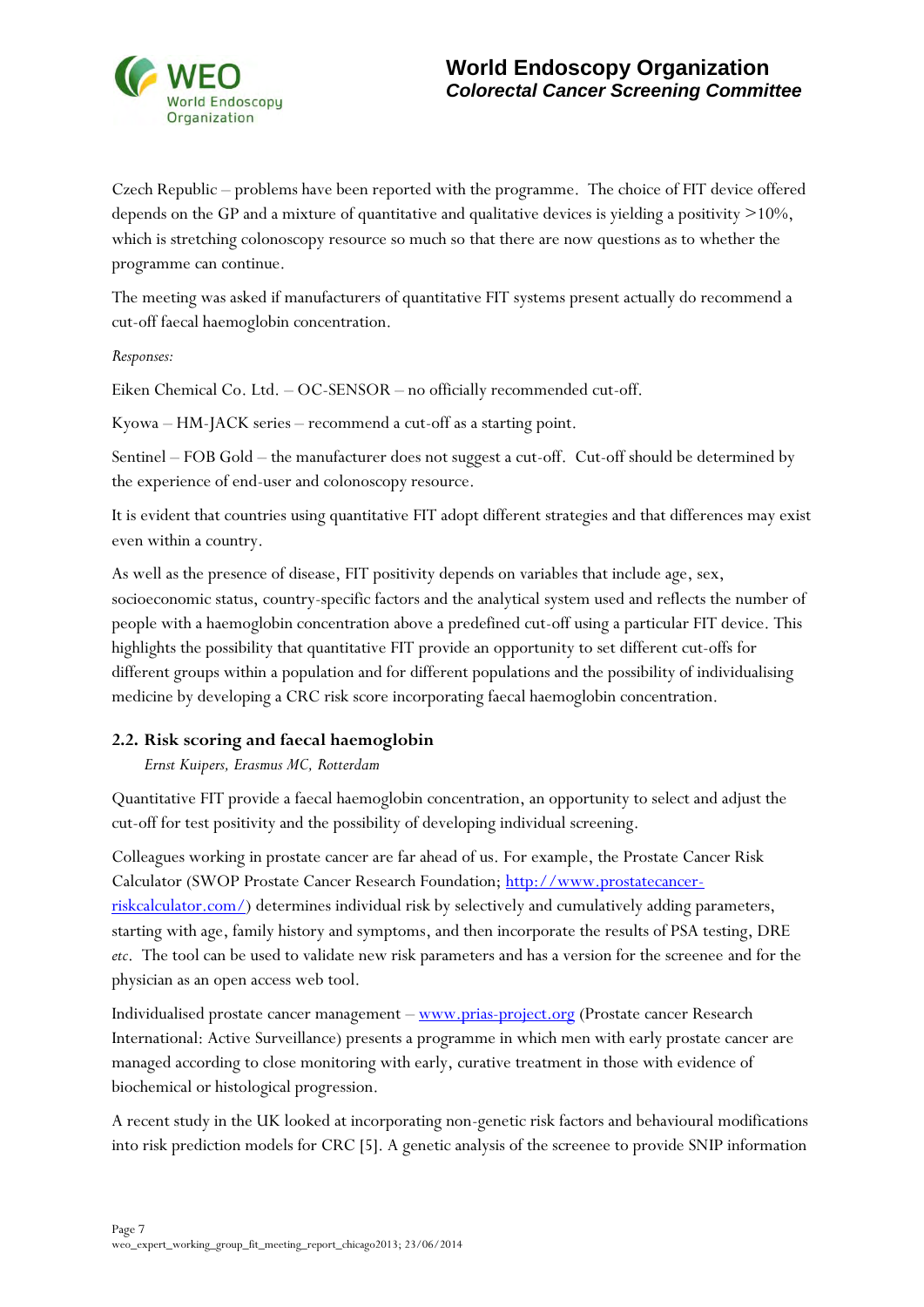

and a questionnaire to elicit information on alcohol intake, exercise, BMI, *etc.* allowed the investigators to quantify CRC risk and to identify individuals who should be targeted for screening first.

Other investigators from the Netherlands [6] reported that using a combination of the FIT result (positive/negative) with known CRC risk factors does better at finding people with advanced lesions than using FIT alone.

It would also be possible look at different FIT screening intervals over time or depending on presence of risk factors. Investigators found no advantage in terms of advanced neoplasia detection at the second round whether the screening interval was one, two or three years [7].

## **Session three: Building interest in the use of FIT in the US**

*Chair: Professor Jim Allison, University of California, San Francisco (UCSF)* 

#### **3.1. Introduction**

*Jim Allison, University of California, San Francisco*

Since The NEJM published data on colonoscopy in 2000 [8, 9] and thought leaders in the US promoted screening colonoscopy as the "preferred and best" screening test [10], use of colonoscopy has increased, while use of any FOBT has declined.

Assertions about FOBT were made as follows:

- If FOBT/FIT are used, the opportunity for CRC prevention is limited and incidental.
- Screening for occult blood has been proven to be an inherently insensitive and non-specific marker for screen relevant neoplasia.
- Repeated testing is required and unlikely to be done.
- It is not the most effective screening strategy.

In 2012, change started, however, and there is now evidence that FIT is being recognised as a reasonable choice for CRC screening in average-risk populations:

- NCCRT/ACS FOBT Clinician's Reference Resource 2012 [\(http://nccrt.org/about/provider](http://nccrt.org/about/provider-education/fobt-clinicians-reference-resources)[education/fobt-clinicians-reference-resources\)](http://nccrt.org/about/provider-education/fobt-clinicians-reference-resources)
	- Screening for CRC: a guidance statement from the American College of Physicians [11]
	- Options for colorectal cancer screening. JAMA Patient Page [12]
- The New York Times 2013 The \$2.7 Trillion Medical Bill: Colonoscopies explain why U.S. leads the World in health expenditures [\(http://www.nytimes.com/2013/06/02/health/colonoscopies-explain-why-us-leads-the-world](http://www.nytimes.com/2013/06/02/health/colonoscopies-explain-why-us-leads-the-world-in-health-expenditures.html?pagewanted=all&_r=0)[in-health-expenditures.html?pagewanted=all&\\_r=0\)](http://www.nytimes.com/2013/06/02/health/colonoscopies-explain-why-us-leads-the-world-in-health-expenditures.html?pagewanted=all&_r=0)
	- Screening and surveillance for CRC: state of the art [13]

#### **3.2. FIT in the Kaiser Permanente System**

*Jeff Lee, GI Fellow UCSF, Adjunct investigator Kaiser Division of Research*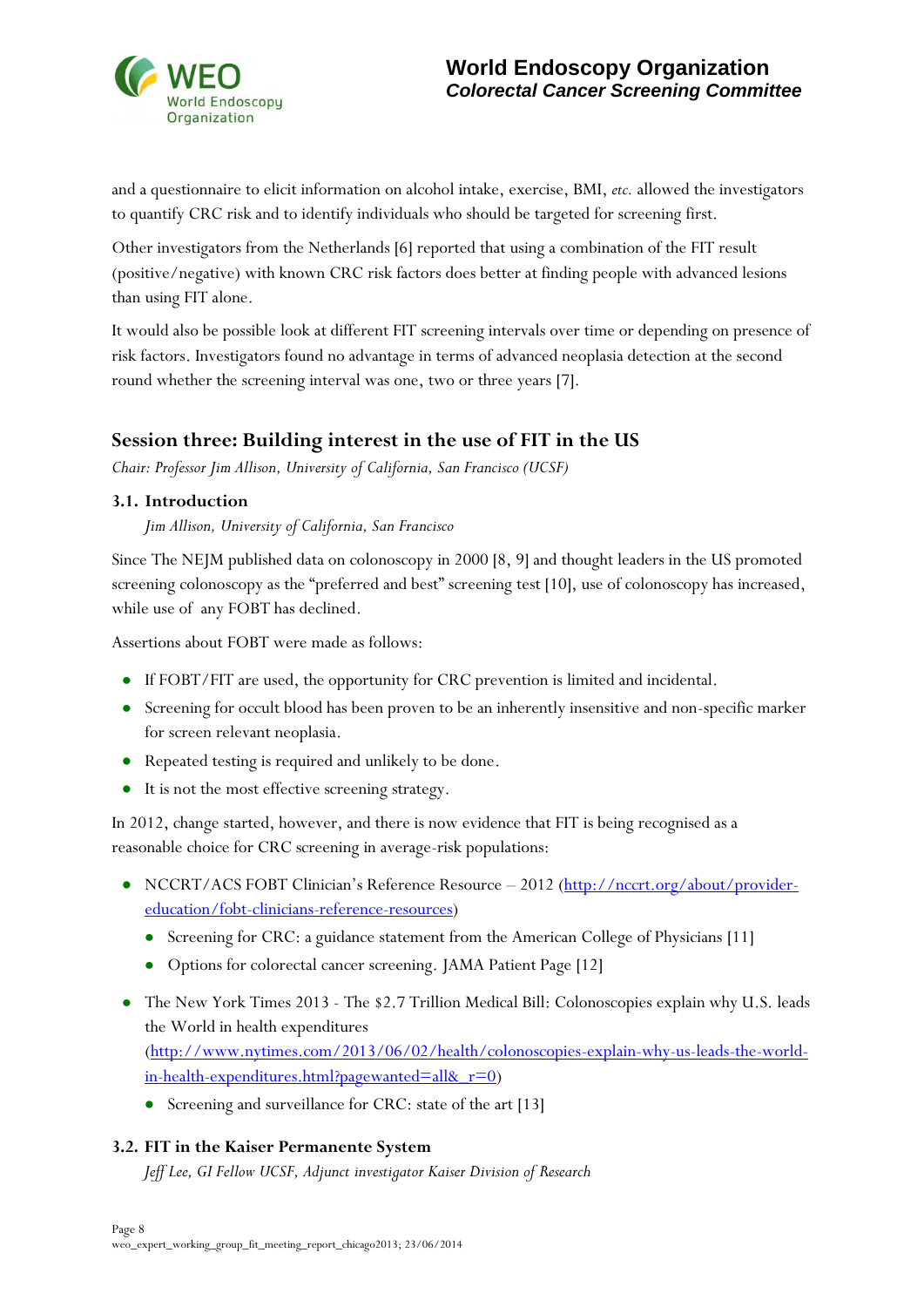

Since 2007, Kaiser Permanente Northern California (KPNC) has sent FIT kits in the mail (out-reach) to average-risk individuals aged 50-75 years annually, offered FIT at Flu clinics (in-reach) and monitored colonoscopy follow-up. FIT used is one-sample OC-SENSOR (cut off 20 µg Hb/g faeces [100 ng/mL]) with automated analysis yielding dichotomous (qualitative) results. FIT and opportunistic colonoscopy for higher-risk individuals has resulted in screening rates reaching about 80% of the screen eligible population in 2013 (from about 50% in 2007), with concurrent increase in the proportion of CRC cases with localised disease.

FIT studies from KPNC:

- Allison JE, Tekawa IS, Ransom LJ, Adrain AL. A comparison of fecal occult-blood tests for colorectal-cancer screening. N Engl J Med 1996; 334(3):155-9. Epub 1996/01/18. [14]
- Allison JE, Sakoda LC, Levin TR, Tucker JP, Tekawa IS, Cuff T, et al. Screening for colorectal neoplasms with new fecal occult blood tests: update on performance characteristics. J Natl Cancer Inst 2007; 99(19):1462-70. Epub 2007/09/27. [15]
- Levin TR, et al. Adherence to annual fecal immunochemical testing in a large, community-based population. Gastroenterol 2013;144(Issue 5, Supplement 1):S-145. (Digestive Disease Week 2013). [16]
- Lee JK, Liles EG, Bent S, Levin TR, Corley DA. Accuracy of fecal immunochemical tests for colorectal cancer: systematic review and meta-analysis. Ann Int Med 2014; 160(3):171-81. [17]
- Mysliewic *et al*. Fecal immunochemical test performance over multiple rounds of annual testing in an outreach screening program. Gastroenterol 2014;146(5 (Supplement 1)):S-33. (Digestive Disease Week 2014 Chicago). [18]

#### **3.3. FIT in the US VA System**

*Jason Dominitz, Professor of Medicine, University of Washington School of Medicine* 

Unlike in other screening settings, the faecal occult blood test was the dominant CRC screening test in the Department of Veterans Affairs (VA) system from the 1990s to 2003 [19]. Since then, colonoscopy has been gaining ground (now about 300,000 screening colonoscopies a year).

In 2013, there were about 900,000 FOBt performed (555,000 gFOBt and 345,000 FIT). Of the 555,000 gFOBt per year, 525,000 (95%) are part of a three-sample collection for screening (5.5% (individual) tests are positive); the other 5% (30,000 tests) are outside screening (*e.g.* POC, for GI bleeds) and 27.4% tests are positive. About 45% of the 345,000 FIT are one-sample (12.6% tests positive), 54% part of three-sample collection (9.6% positive) and the rest are POC/GI bleeds, *etc.* (28.5% positive). Overall FIT positivity in screening is 11%. The FIT used by VA system is OC-SENSOR (Polymedco) – the manufacturer requires processing of the FIT kits within 15 days of sample collection. FIT account for nearly 40% of all FOBt in VA system. In the VA system, a performance measure for gFOBt screening was that there had to be **three samples** and it has taken some time to revise the rules for FIT to only one sample being required. Some VA regions still use three samples for FIT.

There are lots of opportunities for research using VA data but little data analysis so far.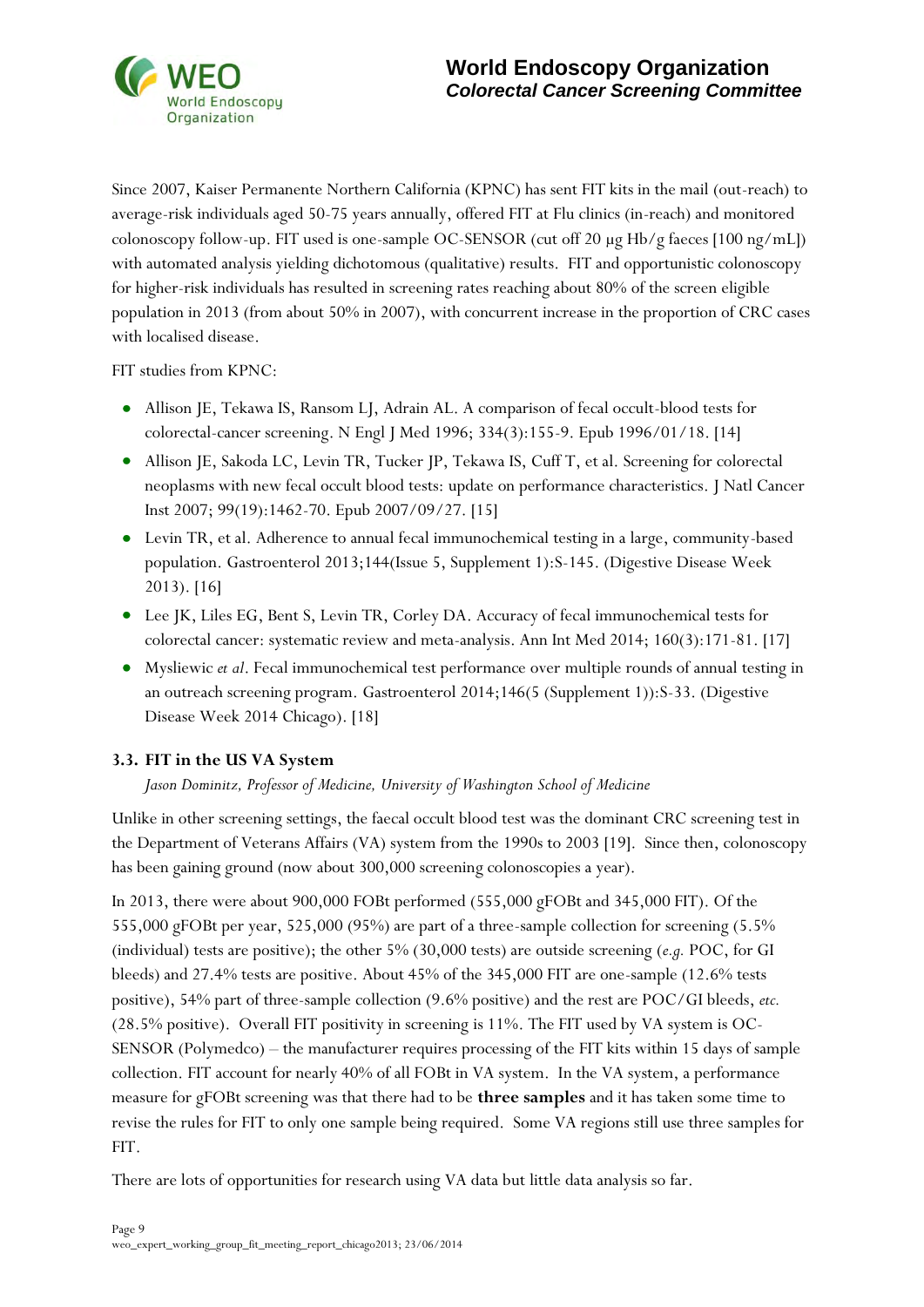

CONFIRM study (confirm: randomized trial of colonoscopy) has been designed to determine the true comparative effectiveness of colonoscopy relative to other proven non-invasive options [\(http://www.vaoutcomes.org/our\\_work/confirm/;](http://www.vaoutcomes.org/our_work/confirm/)

[http://clinicaltrials.gov/ct2/show/NCT01239082\)](http://clinicaltrials.gov/ct2/show/NCT01239082). The investigators have begun a large, simple, multi-centre, randomized, parallel group trial directly comparing screening colonoscopy with annual FIT (OC-SENSOR (Polymedco) cut-off  $\geq 20 \mu g Hb/g$  faeces or 100 ng/mL) screening in 50,000 average risk individuals. The primary study endpoint will be CRC mortality within 10 years of enrolment. About 5,570 people randomised so far to FIT and 7.7% FIT positivity.

#### **3.4. The 80% by 2018 campaign**

*Richard Wender, Chief Cancer Control Officer, American Cancer Society, Inc.* 

Ten drivers to the colon cancer screening opportunity now manifest as the '80% by 2018' campaign:

- 1. Several new reports confirm extraordinary progress [20].
- 2. The number of eligible adults with health insurance has grown.
- 3. Many financial barriers to screening are being eliminated.
- 4. FQHCs (Federally Qualified Health Centres) are now reporting colon cancer screening rates as one of the UDS (Uniform Data System) measures.
- 5. Emphasis on quality screening is accelerating.
- 6. The CRC screening efforts of the CDC funded 25 states and four Native American tribes are maturing.
- 7. The Patient Centered Medical Home (PCMH) has embraced cancer screening [21].
- 8. We have the tools and teams in place to catalyse a coordinated push a collaboration of more than 80 organisations is working together as the National Colorectal Cancer Roundtable (NCRRT) to improve CRC screening rates.
- 9. An incredible group of organizations, leaders, and advocates is preparing to take a pledge. (Over 90 organizations, including gastroenterologists, anesthesiologists, pathologists, NACHC (National Association of Community Health Centers), AARP (American Association of Retired Persons), AAFP (American Academy of Family Physicians), state comprehensive cancer plans, hospital systems and others have signed a pledge to deliver coordinated, quality colorectal cancer screening and follow-up care to all people.)
- 10. The US Assistant Secretary of Health (Howard Koh) is expecting us to get this done.

Basic truths of colon cancer screening from the 2018 campaign:

- 1. If you only offer colonoscopy, you can achieve very good but not spectacular screening rates.
- 2. Even if you recommend colonoscopy for all, some people won't get one or can't get one. Using colonoscopy exclusively will, inevitably, lead to a screening gap.
- 3. Number of life-years gained is essentially identical regardless of screening strategy used (assuming 100% compliance) [22].
- 4. Faecal immunochemical tests (FIT) should replace guaiac FOBT.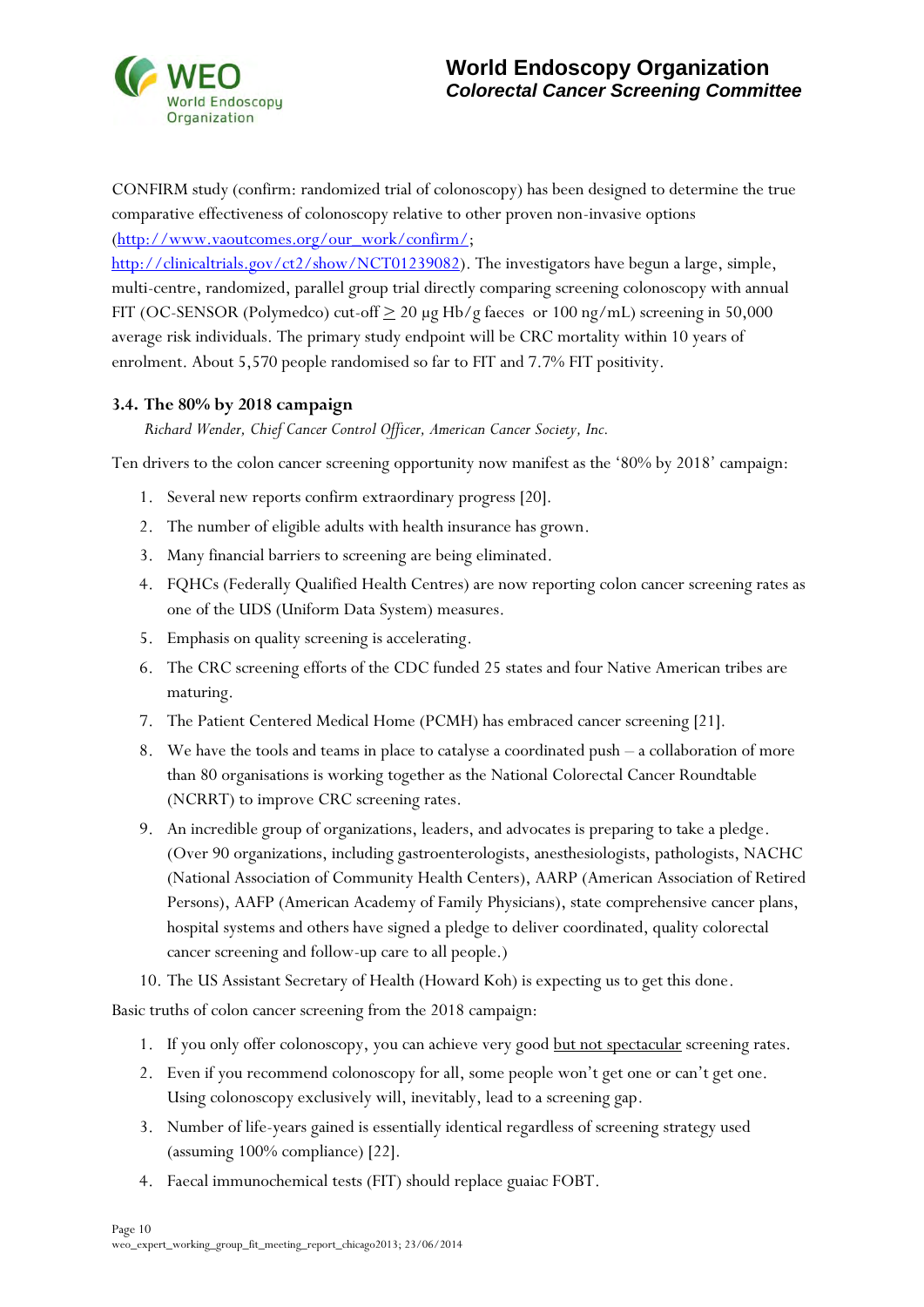

5. Many patients prefer faecal tests [23-26].

How can Commission on Cancer (CoC)-accredited hospitals help the Nation achieve 80% CRC screening?

- 1. Sign the Pledge [\(www.nccrt.org\)](http://www.nccrt.org/).
- 2. Consider joining the NCCRT:
	- a. Put the spotlight on colonoscopy co-pay issue
	- b. Definition of screening colonoscopy
	- c. Assessing Medicaid coverage of CRC screening.
- 3. Engage primary care networks.
- 4. Support policy solutions.
- 5. Develop smoothly functioning systems of care.
- 6. Monitor quality of screening.
- 7. Partner with FQHC's and other safety net care networks.
- 8. Monitor and report system-wide screening rates.
- 9. Make CRC screening a hospital and system-wide priority.

#### **3.5. The CDC Program**

*Djenaba Joseph, Medical Director, Colorectal Cancer Control Program, CDC*

The CDC's Colorectal Cancer Control Program (CRCCP) provides funding to 25 states and four tribes across the United States for five years. The CRCCP's goal is to increase CRC screening rates among men and women aged 50 years and older (both insured and uninsured) from about 64% to 80% in the funded states by 2014. The CRCCP uses colonoscopy and FOBT

[\(http://www.cdc.gov/cancer/crccp/pdf/CRCCP\\_FactSheet.pdf\)](http://www.cdc.gov/cancer/crccp/pdf/CRCCP_FactSheet.pdf).

## **3.6. Is there a role for a quantitative FIT in the US and, if so, how is the FDA a help or a hindrance to its availability?**

#### **Potential for quantitative FIT in the US**

*Tom Imperiale, Professor of Medicine, Indiana University School of Medicine*

A study from investigators in Israel published seven years ago [27] reported the sensitivity and specificity of a quantitative FIT (OC-MICRO [Eiken Chemical Co. Ltd.]) for the detection of cancer and advanced adenoma in 1,000 patients undergoing colonoscopy and demonstrates how good FIT can be. The investigators sought to determine faecal Hb thresholds that give the highest post-test probability for neoplasia, and to determine the number of FIT needed. Some of the patients were asymptomatic but at increased risk for colorectal neoplasia and some were symptomatic. The haemoglobin content of three faecal samples was measured, and the highest value was compared with colonoscopy findings. Ninetyone individuals had clinically significant neoplasia – 17 cancers and 74 advanced adenomas. Sixteen of the 17 cancers were Dukes' stage A or B. The faecal Hb concentration was directly related to colonoscopy findings: normal colon mean faecal Hb 35 ng/mL [7 µg/g]; non-advanced adenomas 79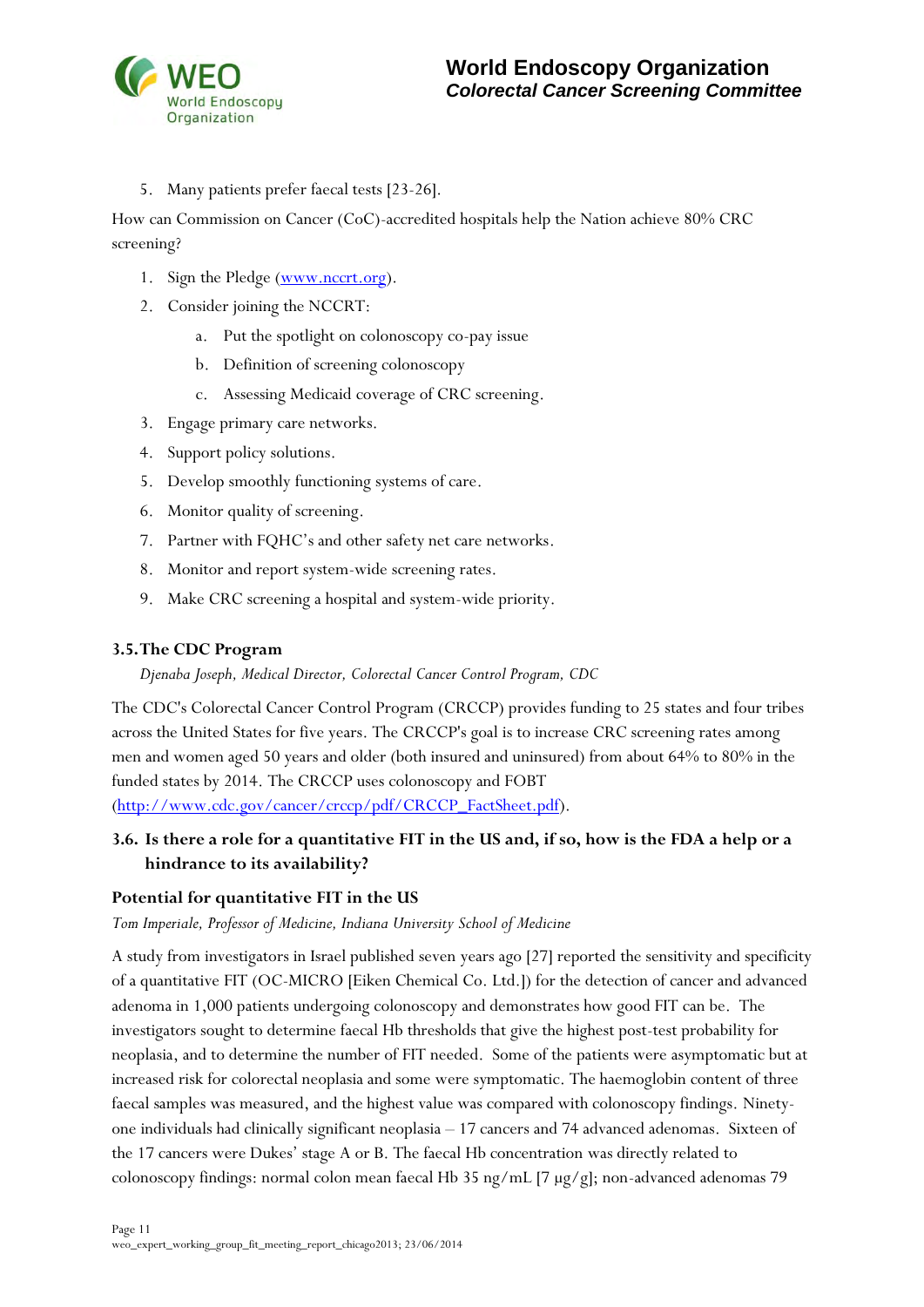

ng/mL (16  $\mu$ g/g); advanced adenomas 485 ng/mL (97  $\mu$ g/g); cancers 1,087 ng/mL (217  $\mu$ g/g). The 95% confidence intervals around the mean faecal Hb measurements did not overlap in the progression from non-advanced adenomas, to advanced adenomas to cancer. The FIT sensitivity at  $\geq$  50 ng/mL (10)  $\mu$ g/g) was 100% for CRC and 73% for all clinically significant neoplasia (CSN); specificity was 84% and 89% respectively. At a cut-off of 100 ng/mL [20 µg/g] FIT sensitivity for CRC was 88% (specificity 90%) and sensitivity for CSN was 62% (specificity 93%).

Advantages of quantitative FIT from (a) the societal/health systems perspective – adjustable cut-off to manage colonoscopy resource and for triage and (b) the patient perspective – would providing a number (faecal Hb concentration) enhance adherence, possibility to increase cut-off for the elderly, tailor interval for re-testing according to faecal Hb concentration and potential to contribute to CRC risk score.

### **Will the FDA help or hinder the adoption of quantitative FIT in the US**

*Helen Landicho, Vice President Regulatory Affairs, Polymedco, Inc.* 

Adoption of a quantitative FIT in the US would mean a change in the FDA-documented intended use of FIT, a requirement to demonstrate that the quantitative faecal haemoglobin concentration could be associated with disease state, the potential for FIT to triage and a change in the FDA's current perspective that colonoscopy is the gold standard and 'good' for 10 years.

The FDA bases approvals on the evidence – what does a 'positive' or 'negative' result mean in a normal risk US population and what is the role of FIT in GI pathology? Can FIT rule out bleeding from haemorrhoids? The FDA requires outcomes studies with definitive conclusions supporting the safe and effective use of quantitative FIT in the US, with risk stratification, health economics modelling and longitudinal data.

#### **3.7. FIT in the uninsured/underserved US population**

*Samir Gupta, Associate Professor of Clinical Medicine, University of California San Diego* 

In the US, between 59-65% of the population is 'up-to-date' with CRC screening, but there are considerable disparities by race, ethnicity, education, income and insurance status [28, 29]. Some uninsured/underserved individuals are now acquiring health insurance through health reform and FIT promotion programs and research are confirming that FIT offers an opportunity to provide accessible and affordable CRC screening and to reduce the burden on colonoscopy resource [29, 30], although substantial infrastructure developments are needed to support the implementation of FIT in the US.

## **Open session**

## **4.1. Ontario FIT Pilot - Phase 2. A field study looking at methods of delivery and return**  *Jill Tinmouth, Sunnybrook Research Institute, Toronto*

A field study ahead of implementation of FIT in Ontario to determine the impact on participation of two methods of FIT distribution (mail, pick-up) and two methods of FIT return (mail, drop-off). Four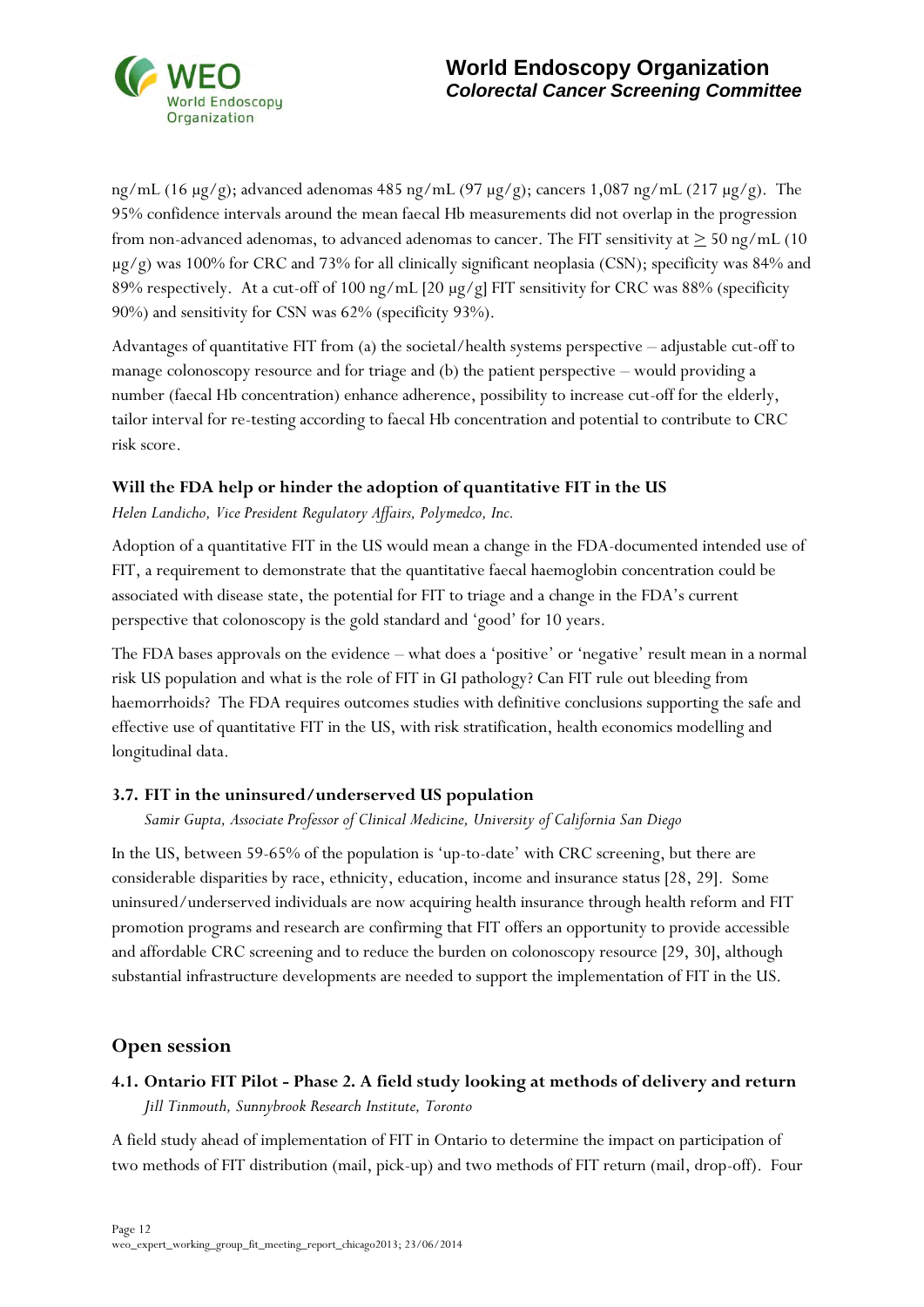

combinations were tested in a cluster RCT design: (a) mail out/mail back, (b) pick-up/mail back, (c) mail out/drop off and (d) pick-up/drop-off. The FIT devices used were OC-SENSOR or NS-Plus (cutoff 15  $\mu$ g Hb/g\*) and outcomes assessed were FIT kit return within 6 months and positivity.

- Mail-out of FIT is superior.
- Two mailed contacts may be better than one.
- Drop-off of FIT similar to mail-back.
- Positivity declined with time and mail back.

*\*Note that collection devices are not exactly the same. OC-SENSOR stick collects 10 mg faeces into 2 mL buffer (conversion factor 0.2); NS-Plus stick collects 10 mg faeces into 1.9 mL buffer (conversion factor 0.19) (according to data provided to the EWG by the manufacturers).* 

#### **4.2. Quality assurance for FIT in the Dutch Colorectal Cancer Screening Programme**

*Marie-Louise Heijnen, Senior Programme Manager for Introduction of CRC Screening in the Netherlands, RIVM* 

CRC screening using FIT (FOB-Gold on BioMajesty analyser) for 55-75-year-olds commenced in The Netherlands in January 2014. By 2020, uptake of the screening test is expected to be 60% and uptake of follow-up colonoscopy  $85\%$  ( $\approx$ 72,000/85,000 positive FIT per year).

Three laboratories are employed in FIT analysis, working as one, using identical methods and configuration and with QA monitoring provided by the Dutch external QA scheme organiser. Results from internal and external QC samples are reviewed by the country co-ordinator:

- Percentage positive results  $> (88 \text{ ng/mL} [52 \text{ µg/g}])$
- Percentage results below detection limit  $(< 20$  ng/mL)  $|< 12$  µg/g]
- Percentage results  $> 20$  and  $< 88$  ng/mL ( $< 52 \mu$ g/g)
- Daily average + SD calculated on the basis of binomial statistics

Information is available from [www.rivm.nl/en/Topics/B/Bowel\\_cancer\\_screening\\_programme](http://www.rivm.nl/en/Topics/B/Bowel_cancer_screening_programme)

#### **4.3. Should we use different cut-offs for women and men in FIT?**

*Isabel Portillo Villares, Cancer Detection Programmes, Bilbao* 

Since 2009, biennial CRC screening has been provided to individuals aged 50-69 years using one-sample OC-SENSOR (cut-off 100 ng/mL [20 µg/g]) in the Basque Country. The programme achieved 100% coverage in 2013. Uptake (defined by analysed FIT) in 2012 was quoted as 65.3% and positivity 6.9%. A study was undertaken to investigate false-positives in women:

- The differences in results of CRC Screening Programme between women and men must be carefully considered in order to reduce false-positives in women.
- More studies should be performed to analyse the negative consequences of unnecessary colonoscopies.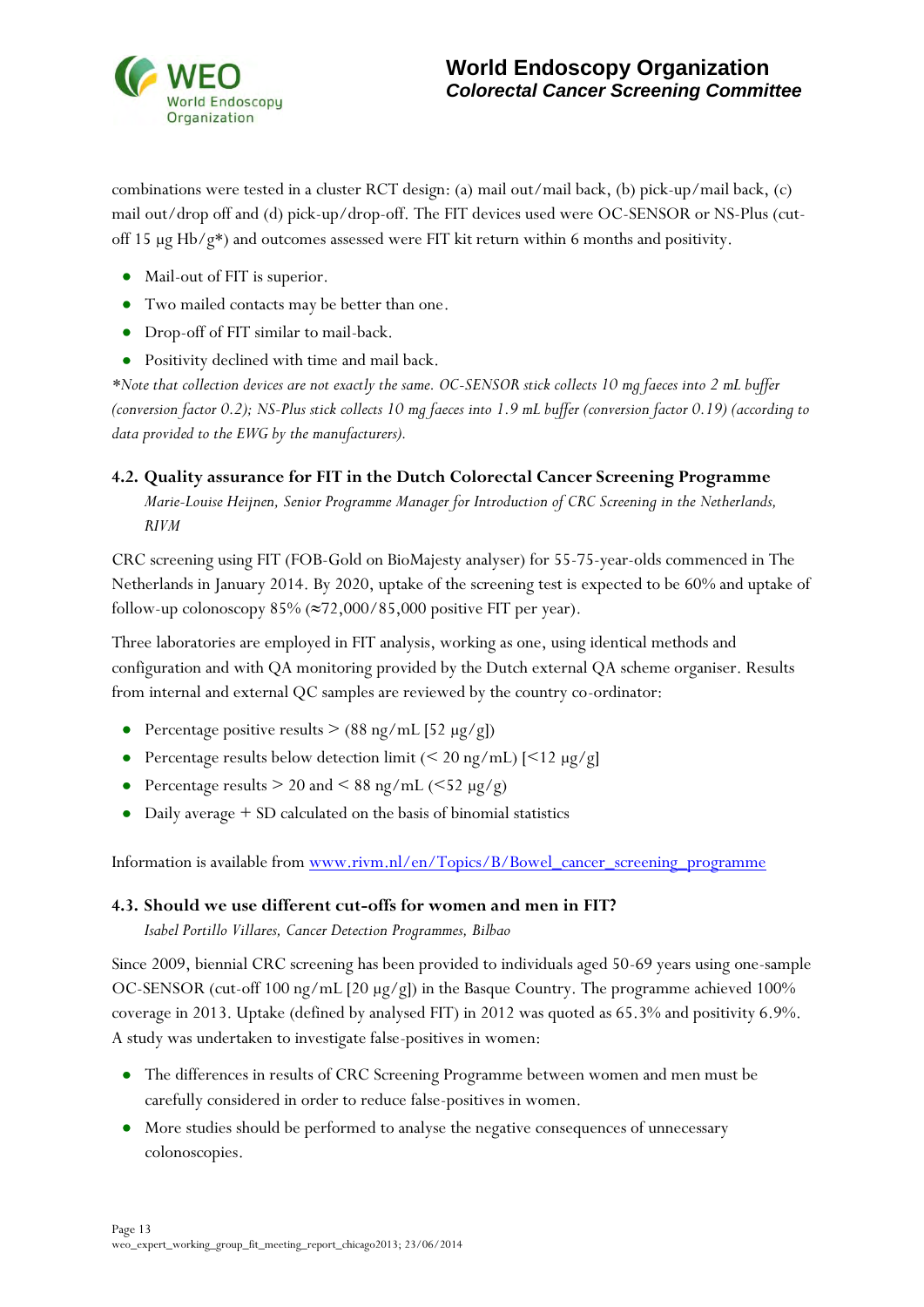

Other risk factors might be included (multivariate analysis) to improve the sensitivity and specificity of the test.

## **4.4. SCREESCO a Swedish national study on colorectal cancer screening with high sensitivity FIT and colonoscopy FIT pilot in Sweden**

*Rolf Hultcrantz, Professor of Gastroenterology and Hepatology, Karolinska Institute* 

Since 2008, CRC screening (FOBT + colonoscopy) has been available to the population of Stockholm. In 2011, a nationwide study was approved to assess the outcome of CRC screening in terms of diseasespecific mortality and incidence, compliance with screening, the health economics and preferred screening modality.

Eighteen of the 21 counties in Sweden are participating in SCREESCO. The study population (aged 59- 62 years) will comprise 20,000 individuals offered colonoscopy, 60,000 FIT and 120,000 controls. Outcomes will be assessed after 15-years of follow-up.

Each county will meet the cost of colonoscopy.

## **4.5. CRC Screening in Ibaraki Prefecture of Japan**

#### *Yoko Saito, Japan*

Since 2007, the Ibaraki Prefecture has provided CRC screening using two-sample OC-SENSOR (cut-off 20 µg/g [100 ng/mL]).

A study was undertaken in 616,086 subjects to assess clinical outcomes (PPV and Dukes' stage) associated with the two-day sampling technique – first day positive  $(+/+, +/-, +/nd)$ , first day negative  $(-/+)$  or both days positive  $(+/+)$ .

- The proportions of positive FIT, cancer, and invasive cancers were 62%, 38% and 19%,  $\bullet$ respectively.
- Both days positive group  $(+/+)$  showed higher PPV for total cancer detection (6.8% vs 3.1) and for invasive cancer detection (4.3% vs 1.7%) than the first day only positive group  $(+/+, +/-,$  $+/nd$ ).

#### **References**

- 1. Grazzini G, Ventura L, Zappa M, Ciatto S, Confortini M, Rapi S, et al. Influence of seasonal variations in ambient temperatures on performance of immunochemical faecal occult blood test for colorectal cancer screening: observational study from the Florence district. Gut 2010;59(11):1511-5. Epub 2010/07/07.
- 2. van Rossum LG, van Oijen MG. Different seasons with decreased performance of immunochemical faecal occult blood tests in colorectal cancer screening. Gut 2011;60(9):1303-4; author reply 4. Epub 2010/10/12.
- 3. Rabeneck L, Rumble RB, Thompson F, Mills M, Oleschuk C, Whibley A, et al. Fecal immunochemical tests compared with guaiac fecal occult blood tests for population-based colorectal cancer screening. Can J Gastroenterol 2012;26(3):131-47. Epub 2012/03/13.
- 4. Hol L, Wilschut JA, van Ballegooijen M, van Vuuren AJ, van der Valk H, Reijerink JC, et al. Screening for colorectal cancer: random comparison of guaiac and immunochemical faecal occult blood testing at different cut-off levels. Br J Cancer 2009;100(7):1103-10. Epub 2009/04/02.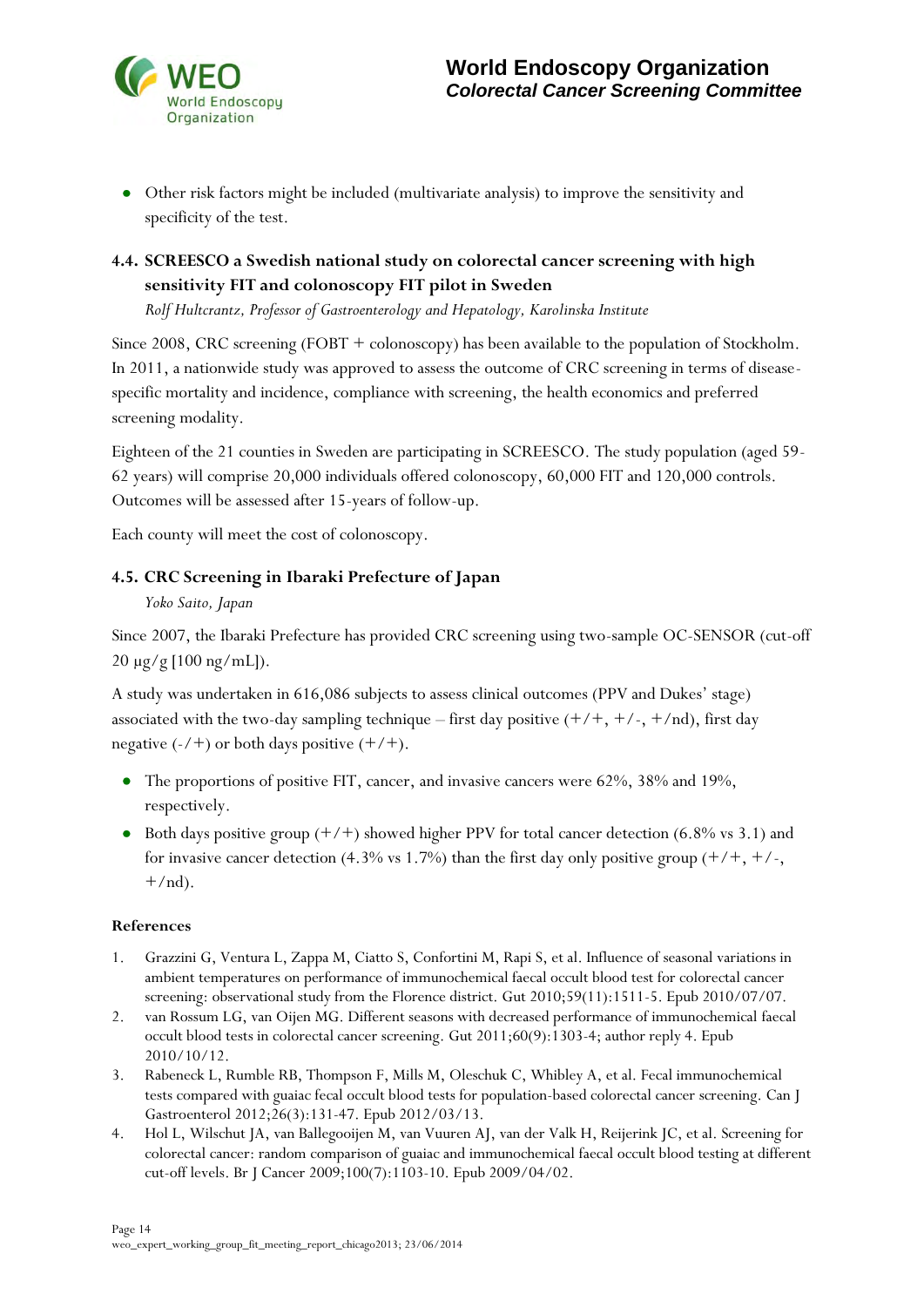

- 5. Yarnall JM, Crouch DJ, Lewis CM. Incorporating non-genetic risk factors and behavioural modifications into risk prediction models for colorectal cancer. Cancer Epidemiol 2013;37(3):324-9. Epub 2013/02/05.
- 6. Stegeman I, de Wijkerslooth TR, Stoop EM, van Leerdam ME, Dekker E, van Ballegooijen M, et al. Combining risk factors with faecal immunochemical test outcome for selecting CRC screenees for colonoscopy. Gut 2014;63(3):466-71.
- 7. van Roon AHC, Goede SL, van Ballegooijen M, van Vuuren AJ, Looman CWN, Biermann K, et al. Random comparison of repeated faecal immunochemical testing at different intervals for population-based colorectal cancer screening. Gut 2013;62(3):409-15.
- 8. Lieberman DA, Weiss DG, Bond JH, Ahnen DJ, Garewal H, Chejfec G. Use of colonoscopy to screen asymptomatic adults for colorectal cancer. Veterans Affairs Cooperative Study Group 380. N Engl J Med 2000;343(3):162-8. Epub 2000/07/20.
- 9. Imperiale TF, Wagner DR, Lin CY, Larkin GN, Rogge JD, Ransohoff DF. Risk of advanced proximal neoplasms in asymptomatic adults according to the distal colorectal findings. N Engl J Med 2000;343(3):169-74. Epub 2000/07/20.
- 10. Rex DK, Johnson DA, Lieberman DA, Burt RW, Sonnenberg A. Colorectal cancer prevention 2000: screening recommendations of the American College of Gastroenterology. American College of Gastroenterology. Am J Gastroenterol 2000;95(4):868-77. Epub 2000/04/14.
- 11. Qaseem A, Denberg TD, Hopkins RH, Humphrey LL, Levine J, Sweet DE, et al. Screening for Colorectal Cancer: A Guidance Statement From the American College of Physicians. Ann Intern Med 2012;156(5):378-86.
- 12. Sugerman D. Options for colorectal cancer screening. JAMA 2013;310(6):658.
- 13. Kahi CJ, Anderson JC, Rex DK. Screening and surveillance for colorectal cancer: state of the art. Gastrointest Endosc 2013;77(3):335-50. Epub 2013/02/16.
- 14. Allison JE, Tekawa IS, Ransom LJ, Adrain AL. A comparison of fecal occult-blood tests for colorectalcancer screening. N Engl J Med 1996;334(3):155-9. Epub 1996/01/18.
- 15. Allison JE, Sakoda LC, Levin TR, Tucker JP, Tekawa IS, Cuff T, et al. Screening for colorectal neoplasms with new fecal occult blood tests: update on performance characteristics. J Natl Cancer Inst 2007;99(19):1462-70. Epub 2007/09/27.
- 16. Levin TR, Jensen CD, Zhao W, Marks AR, Schneider JL, Corley DA, et al. Adherence to annual fecal immunochemical testing in a large, community-based population. Gastroenterol 2013;144(Issue 5, Supplement 1):S-145.
- 17. Lee JK, Liles EG, Bent S, Levin TR, Corley DA. Accuracy of fecal immunochemical tests for Colorectal CancerSystematic Review and Meta-analysis. Ann Int Med 2014;160(3):171-81.
- 18. Mysliewic P.A., Jensen CD, Zhao W, Klabunde C, Lee JK, Corley DA, et al. Fecal immunochemical test performance over multiple rounds of annual testing in an outreach screening program. Gastroenterol 2014;146(5 (Supplement 1)):S-33.
- 19. El-Serag HB, Petersen L Fau Hampel H, Hampel H Fau Richardson P, Richardson P Fau Cooper G, Cooper G. The use of screening colonoscopy for patients cared for by the Department of Veterans Affairs. Arch Intern Med 2006;166(20):2202-8.
- 20. Centers for Disease Control and Prevention. Vital Signs: Colorectal Cancer Screening Test Use United States, 2012. Centers for Disease Control and Prevention; 2013; Available from: http://www.cdc.gov/mmwr/pdf/wk/mm6244.pdf. Accessed 27-01-2014.
- 21. Sarfaty M, Wender R, Smith R. Promoting cancer screening within the patient centered medical home. CA: A Cancer Journal for Clinicians 2011;61(6):397-408.
- 22. Zauber AG, Lansdorp-Vogelaar I, Knudsen AB, Wilschut J, van Ballegooijen M, Kuntz KM. Evaluating test strategies for colorectal cancer screening: a decision analysis for the U.S. Preventive Services Task Force. Ann Intern Med 2008;149(9):659-69. Epub 2008/10/08.
- 23. DeBourcy A, Lichtenberger S, Felton S, Butterfield K, Ahnen D, Denberg T. Community-based Preferences for Stool Cards versus Colonoscopy in Colorectal Cancer Screening. J Gen Int Med 2008; 23(2):169-74.